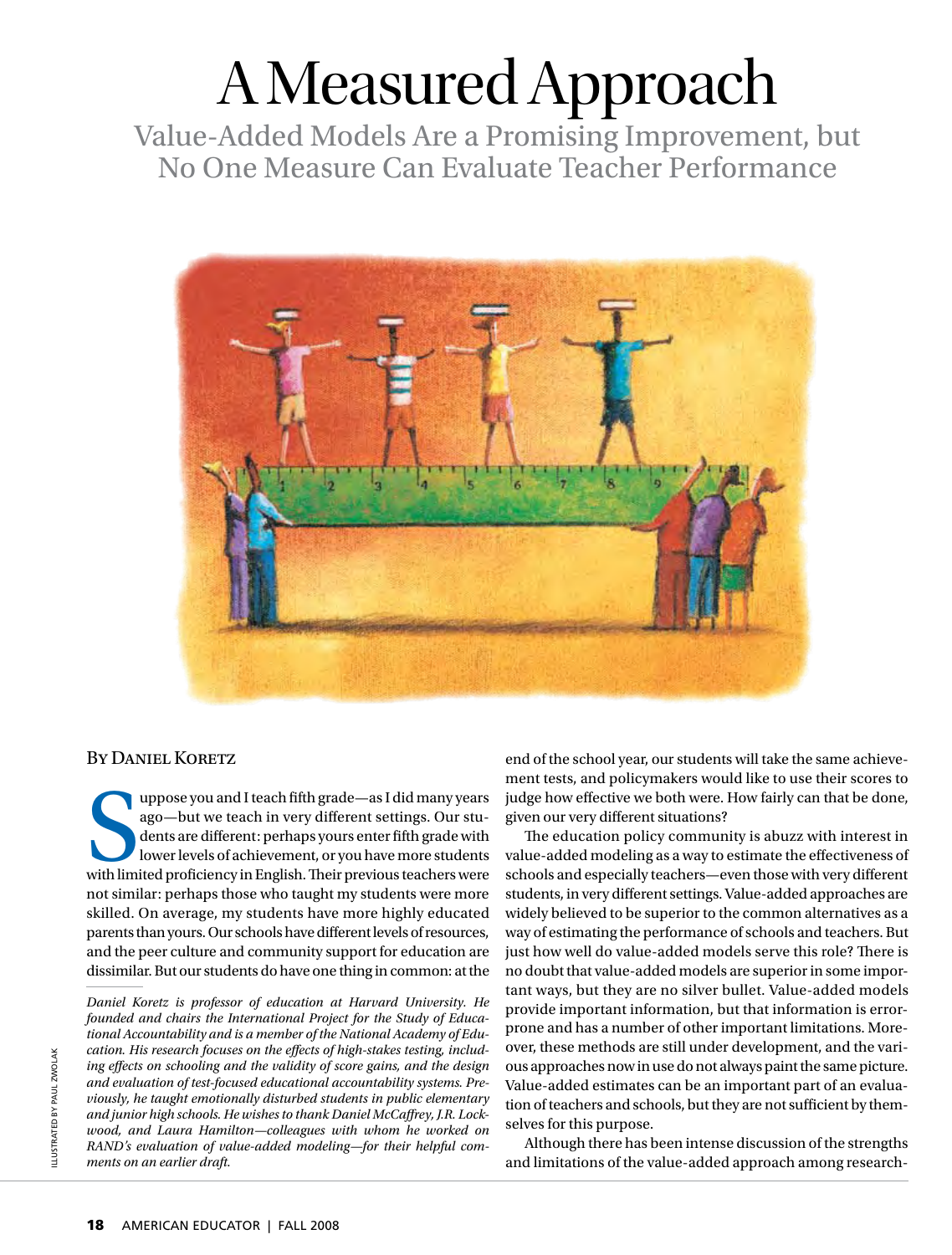ers, too little discussion has taken place in the education policy community. This may stem from the tremendous technical complexity of most value-added approaches, which render them seemingly incomprehensible to most people, or from policymakers' hope for a relatively simple way of evaluating teachers and schools, or both. Yet without this discussion, we are not likely to use value-added modeling in an appropriate and productive way. This article describes some of the key issues raised by value-added modeling and concludes with some suggestions

for its use. Many of the issues are similar regardless of whether schools or teachers are evaluated, and I touch on both, but I focus especially on the evaluation of teachers.

#### How Value Added Improves on the Status Quo

Most test-based accountability programs in the United States have used one of three approaches for evaluating student achievement. *Status models* are based simply on the scores of a group at one time. For example, the average performance of a school's fourth graders, or the proportion of fourth graders who exceed a standard such as "proficient," can be compared with an expected level or with the results from other schools. *Cohort-to-cohort change models* are based on the change in statistics such as these over time. For example, the percentage of fourth graders considered proficient this year can be contrasted with the comparable statistic from last year to see which

schools have attained an expected degree of improvement. The federal education law, No Child Left Behind (NCLB), is a hybrid of these two approaches. For most schools, NCLB functions as a status model: in any given year, the performance of the school is compared with the state's annual measurable objective for that year. However, the objective increases every year (on its way to the goal of 100 percent proficient by 2014), which creates pressures similar to that found in a cohort-to-cohort change system. In addition, NCLB's safe harbor provision is a true cohort-tocohort change approach.

In contrast to both of these, *value-added models* (VAMs) are based on the growth individual students achieve during a year of schooling. If I were still a fifth-grade teacher, a status model would evaluate me based on my students' performance at the end of this year, and a cohort-to-cohort change model would judge me based on the difference between the end-of-year scores of my fifth graders this year and those I had the year before. Under a VAM, I would be rated on the basis of my students' gains during their year with me; I would be evaluated favorably if they showed more growth than whatever comparison policymakers decided to use (which might be the average of other teachers in my district or state, or some pre-established amount), even if my students' performance when entering my class was so weak that their scores at the end of fifth grade remained low.

Unfortunately, the term "value added" is used to represent two very different quantities. The first is students' total growthhow much their achievement increased, *for whatever reason*, during their fifth-grade year with me. The second is how much *my efforts* contributed to that growth—how much "value" I added. Because many factors other than teachers' work contribute to (or impede) growth, these two quantities can be quite different. I'll use the term *value added* to refer to both for now, but I'll return to this distinction later.

In test-based accountability systems, value-added approaches offer three very important advantages compared with status models and cohort-to-cohort change models. First, at least in theory, VAMs measure the right thing, which neither status nor cohort-to-cohort change models do. A sensible accountability

# The education policy community is abuzz with interest in value-added modeling as a way to

estimate the effectiveness of schools and especially teachers. Value-added models provide useful information, but that information is error-prone and has a number of other important limitations.



system, for teachers or for any other professionals, holds people accountable for what they can control. Teachers should be held accountable for what they contribute to their students' growth, not for the accumulated knowledge and skills (or lack thereof ) that students bring with them to the first day of class.

While adjusting for students' achievement levels when they enter the grade would be a clear and important improvement over cohort-to-cohort change and status models, it is not enough to get us a true estimate of "value added." The ideal is to adjust not only for students' prior achievement levels, but rather for their *expected growth trajectories*. To better understand this, let's go back to the example of fifth grade, and let's add the condition that you and I are equally effective teachers. This time, let's assume that, for whatever reason, you are given a class of high achievers, with very few students reading below grade level and many reading several years above grade level. In contrast, I draw—as I did in actuality, many years ago—a class with many very poor readers, some several full years below grade level. (So far below, in fact, that many still struggled with decoding and read letter by letter.) Would these two groups gain reading skills at the same rate if they had equally effective teachers? Should I be judged less effective than you if my students gained less in reading skills during the fifth grade than yours? Most experienced teachers, I suspect, would say no. To make the comparison truly fair, one would want the system to adjust for *differences in the growth* that these two very dissimilar groups would show during fifth grade if they were given equally high-quality schooling.

The achievement level of students when they enter a grade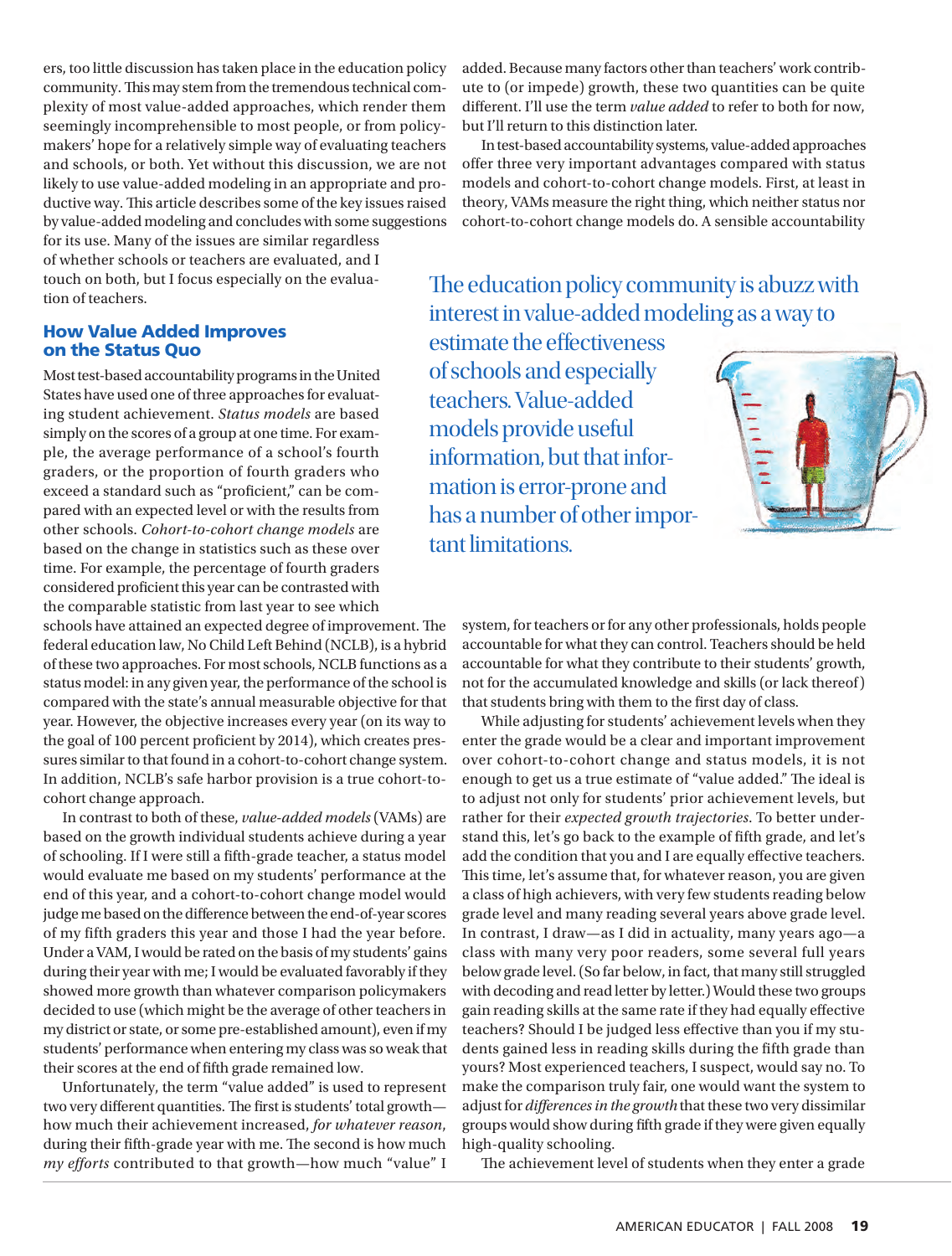reflects the cumulative effects of many factors, both educational and not. Some of these factors will persist after the students enter your class and will tend to push them toward a growth trajectory similar to that which they showed before. Some of these are characteristics of the students themselves, such as disabilities, health conditions, and simple differences in aptitude. Some are characteristics of their families or communities. For example, my own children attended school in a neighbor-

hood in which many parents either hired tutors or retaught material themselves if their children encountered difficulties (as I did when my son encountered difficulties with his mathematics homework)—which increased their children's rate of growth and gained the schools some credit they did not actually deserve. The combined effects of these influences make some students much easier to teach than others. I have taught in settings ranging from special education elementary school classes to doctoral-level university courses, and this variation in students has been striking in every class I have taught.

Therefore, some current VAMs try to adjust for differences in students' expected growth trajectories by taking into account several years of prior achievement, not just scores from the

year before entry to a class. By evaluating several years of scores, the models indirectly take into account persistent noneducational factors that influence students' rate of growth, and some approaches also incorporate some of these factors directly into the model.

This brings us to the second main advantage of VAMs: they can do a substantially better job than status models or cohortto-cohort change models of controlling for differences among students that would otherwise be confounded with the effects of teaching. Currently, there is a great deal of argument among experts about how well VAMs do this—how close they come to estimating the value added by teachers rather than just estimating student growth. For reasons that I will explain below, we cannot be confident that value-added models pare away all of the growth attributable to other factors in order to reveal the pure effects of teaching. Nonetheless, in general, VAMs do a better job of adjusting for other influences on achievement than do the typical status or cohort-to-cohort approaches.

The final major advantage of VAMs is that they reveal substantial differences among classrooms and schools in students' performance. We all have known superb teachers and teachers who are struggling, so it is reasonable to expect a measure of student performance to show substantial variations. Test scores show great variation among schools, but research has often found that after adjusting for factors such as background characteristics, relatively little variation—implausibly little, some observers would say—remains. In contrast, VAM estimates often show the sizeable differences among teachers and schools that many would expect.\*

## Difficulties in Using Value-Added Models for Accountability

Applying VAMs to the evaluation of schools and teachers is not straightforward, and some of the issues debated by experts, while important, seem simply impenetrable to most people other than statisticians and psychometricians. This in itself is a drawback, as it's certainly preferable for educators, parents, policymakers, and the like to understand how their teachers and schools are being evaluated. Fortunately, many of the most important complications can be reduced to the following six simple questions, each of which I'll briefly discuss: (1) What are we measuring?

Value-added models can do a better job than the alternatives of controlling for differences among students that would otherwise be confounded with the effects of teaching. But we cannot be confident that value-added models pare away all of the growth attributable to other factors in order to reveal the pure effects of teaching.

(2) How do we measure it? (3) How precise can we be? (4) How certain are we about how to model gains? (5) How well do we adjust for other influences on achievement growth? (6) How does score inflation affect value-added models?

#### 1. What are we measuring?

It is essential to keep in mind a warning offered by some of the progenitors of achievement testing more than half a century ago: standardized achievement tests can only measure a subset of the critically important goals of education. First, they measure only achievement, not motivation, curiosity, creativity, and the ability to work well in groups. Second, most testing systems measure achievement in only a subset of the subject areas with which we should be concerned. Third, within the tested subject areas, they measure only a subset of the important knowledge and skills. Some important outcomes are very difficult or impractical to test with standardized, externally imposed tests. The information yielded by standardized tests can be tremendously valuable, but it is nonetheless seriously incomplete, and therefore scores taken alone cannot provide a comprehensive evaluation of perfor-





<sup>\*</sup> In the current context of NCLB, another advantage is that most value-added models take into account every student's progress. In contrast, NCLB and most state accountability systems focus primarily on the percentages of students reaching a proficient standard, which renders progress by most students—those well below or well above the standard—invisible and unimportant. As I explain in my new book *Measuring Up* (see chapter 8), this is only one of many serious drawbacks of reporting student achievement only in terms of performance standards. However, this advantage is not inherent to VAMs. There is no reason why cohort-to-cohort change or status models need to focus on the percentages of students reaching a standard rather than on the performance of all students.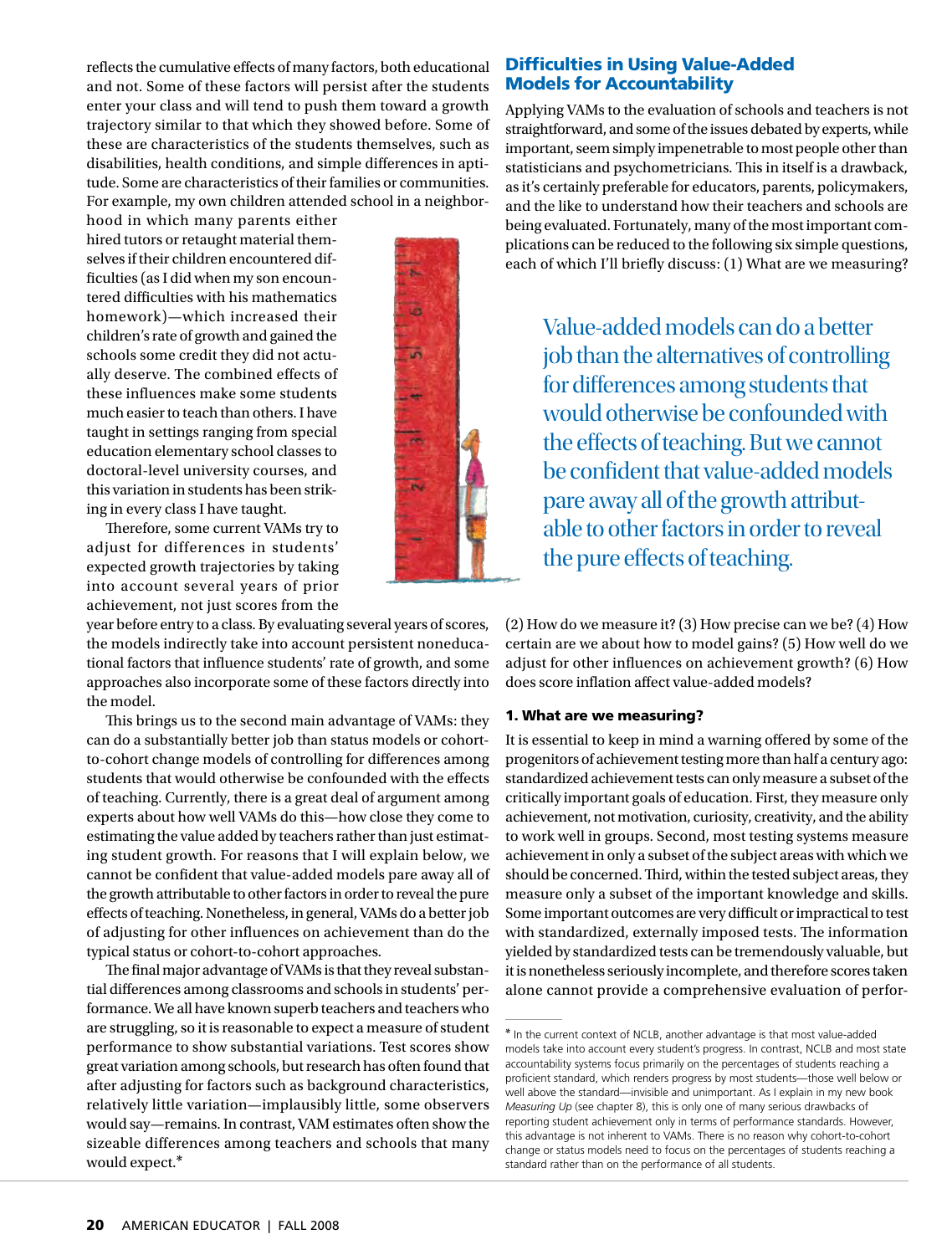mance. (To better understand this concern, see the sidebar from *Measuring Up* on page 22.)

Far from circumventing this problem, value-added models may exacerbate it. The VAMs we use today require that growth in achievement be cumulative across grades. We want to know how far a student has progressed in learning mathematics by the end of grade 4, so that we can evaluate how much her knowledge has increased by the end of grade 5. This requires *vertically scaled* tests: tests that place performance in adjacent grades on a single scale.† The more dissimilar the content of instruction is from grade to grade, the less plausible this approach is. Vertically scaled tests are commonplace in reading comprehension and certain areas of mathematics, but they may not be practical in science or social studies, even in the elementary and middle grades. More subtle, but also important, is that using VAMs may constrain what we test within a subject as well. The more gradespecific the important content in one subject is, the less practical it becomes to build defensible vertically scaled tests. Therefore, reliance on VAMs may encourage focusing on a subset of important subjects and narrowing the focus within subjects to the material most amenable to vertical scaling.

#### 2. How do we measure achievement?

Although many people believe that tests are direct and simple measures of achievement, they are anything but. A test is only a small sample from a large "domain" of knowledge and skill, and performance on the tested sample—the test score—is only valuable to the extent that it provides a good estimate of mastery of the entire domain. (These issues are explored in the sidebar on page 22.) Constructing a test entails a long series of decisions, both substantive and technical. Some of these decisions, such as the choice of a mathematical model for creating a scale, are arcane, but they matter: they can substantially affect the estimates of gains that are provided by value-added models. I'll give three examples.

The first is the selection of content. Consider middle school mathematics. In many middle schools, there is considerable tracking in mathematics, and there are likewise curricular differences among schools. Some seventh graders are studying algebra, while others are still focused on arithmetic. Suppose you and I are equally effective seventh-grade math teachers. You are teaching a class in which a good deal of time is devoted to algebra, while I am teaching one focused primarily on arithmetic. Suppose also that our state uses a test that focuses on basic skills. What will value-added models say about us? You lose: much of the progress you make with your students will not be captured by the test because it does not include algebra. The technical term you may see for this is *dimensionality*. Most tests measure multiple aspects or dimensions of performance, although they provide a summary score combining all of them. The closer the mix of tested dimensions is to your curriculum, the more effective you will seem.

The second testing issue is scaling: deciding on a set of numbers to represent performance. Most value-added approaches assume an *interval scale*, such that any given increment, say, 20 points, means the same improvement in achievement at any level of the scale (so, for example, an increase from 120 to 140 represents the same amount of growth as an increase from 200 to 220). Most people don't give this concern much thought, since most of the measures we use in daily life, such as pounds, feet, and temperature, are interval scales. Unfortunately, test scores do not have this handy property: we would like an interval scale, but most of the time we don't know whether we have one. We can't be confident that, for example, an increase from 500 to 540 on the SAT mathematics test represents the same amount of gain as an increase from 700 to 740. Worse, different scales do not necessarily agree in this regard. A high-achieving student and a lowachieving student who appear to have gained the same amount on one scale may show different amounts of growth on another.

For many practical purposes, this uncertainty does not matter much. For example, it has been shown that many of the commonly used scales correspond reasonably well in this respect, provided that the comparison is restricted to one grade and year, and to students who are not dramatically different in performance. However, it clearly can matter with VAMs. For example, some scales will show the performance of high achievers and low achievers diverging as they progress through the grades, while others show the reverse, and yet others show the two groups keeping pace with each other. This creates a distressing uncertainty in the results of value-added models when the groups compared start out at substantially different levels of achievement. (I'll return to this at the end, when I offer some suggestions about using VAMs sensibly.)

The final example is the timing of testing. Most states test once a year, near (but not at) the end of the school year. Therefore, the growth attributed to a teacher excludes the final weeks or months of the school year and includes both the final period in the previous year (with the previous teacher) and summer vacation. Particularly given evidence that students show different patterns of growth or loss during the summer, these problems of timing are worrisome.<sup>†</sup>Although there are some statistical simulations suggesting that the effects of this less-than-optimal timing are usually not great, the jury is still out, and there may be some circumstances in which this is an appreciable source of bias in the ranking of teachers or schools.

#### 3. How precise can we be?

Years ago, fresh out of graduate school, I wrote testimony for a congressional committee in which I referred to the "margin of error" in my estimate of the impact of a program the committee was considering terminating. This angered the chair of the committee, who glowered at the person giving the testimony—unfortunately, my boss—and said, "What is this 'margin of error' stuff? Doesn't it mean that you don't know what the hell you're talking about?" Well, in a sense, yes, although he was overstating the problem. While the chair wanted certainty, no one could honestly give it to him: all statistical estimates are subject to some uncertainty or imprecision, and this includes test scores and the results of models that use them. Terms such as "margin of error" or the more specific "standard error" are just our tools for quantifying how much imprecision remains.

To start, we have to distinguish between *error* and *bias*. In

<sup>†</sup>A few value-added models loosen this requirement slightly, but these exceptions do not contradict the points made here. There are also statistical approaches for estimating the value added by individual teachers that are not based on prior growth in the same subject area, but we are not considering those here.

<sup>‡</sup> For more on summer learning loss, see "Keep the Faucet Flowing" in the Fall 2001 issue of *American Educator*, online at **www.aft.org/pubs-reports/ [american\\_educator/fall2001/faucet.html](www.aft.org/pubs-reports/american_educator/fall2001/faucet.html)**.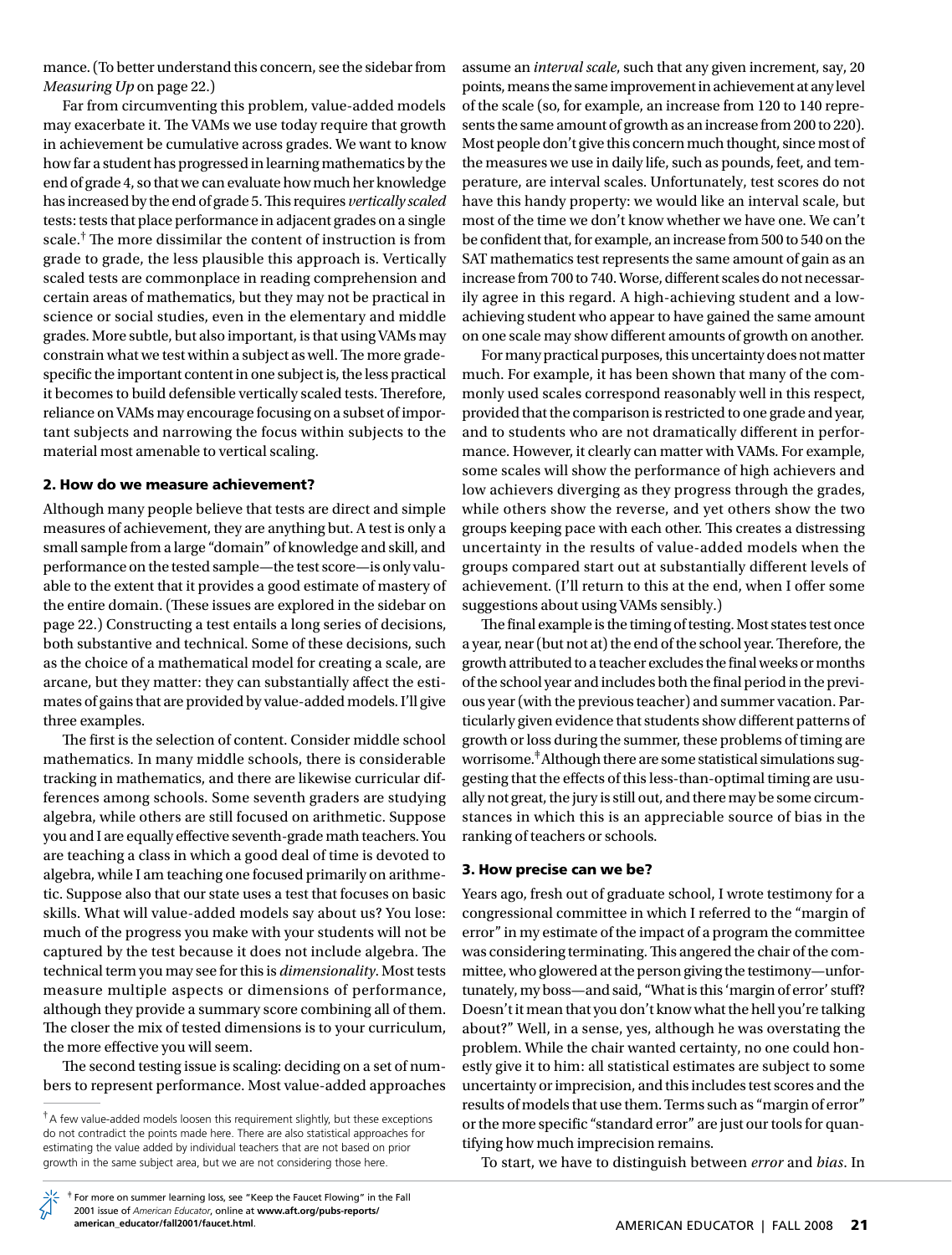educational testing, as in most of quantitative science, "error" has a narrower meaning than it does in common parlance. If you buy a cheap bathroom scale, it may simply be inconsistent, so that your weight seems to be different each time you step on it, but not systematically too high or too low. This inconsistency is error. On the other hand, your bathroom scale could be systematically wrong, so that it consistently tells you that you are lighter than you really are. In educational testing, this systematic inaccuracy is called *bias*, not error. If a student's score is consistently too low, as may happen in the case of students not fully proficient in English, that would constitute bias; but if a student's score is sometimes too low and sometimes too high, that would be error.

Even if they are entirely unbiased, estimates based on test scores inevitably entail error. In fact, both bias and error are concerns when value-added models are used to evaluate teachers or schools. I'll discuss error here and return to bias a bit later.

Error is of two analogous types that have different sources: *sampling error*, which is more familiar to most people, and *measurement error*.\**Sampling error* stems from the selection of particular individuals from whom data will be collected. In the case of educational accountability, sampling error arises because a teacher is given a different sample of students every year, and, as one teacher put it in a study years ago, "there are good crops and bad crops." Your scores—and your apparent "effectiveness" will fluctuate as a result of these differences in samples. These fluctuations are particularly pronounced for small groups

\*I provide a more thorough explanation of bias, measurement error, and sampling error in *Measuring Up*.

# **Measuring Up**

*What Educational Testing Really Tells Us*

Educational testing is ubiquitous in America, and its importance is hard to overstate. Tests have a powerful influence on public debate about many social concerns, such as economic competitiveness, immigration, and racial and ethnic inequalities. And achievement testing seems reassuringly straightforward and commonsensical: we give students tasks to perform, see how they do on them, and thereby judge how successful they or their schools are.

This apparent simplicity, however, is misleading.

Test scores do not provide a direct and complete measure of educational achievement. Rather, they are incomplete measures, proxies for the more comprehensive measures that we would ideally use, but that are almost always unavailable to us. There are two reasons for the incompleteness of achievement tests. The first, which has been stressed by careful developers of standardized tests for more than half a century, is that these tests can measure only a subset of the goals of education. Some goals, such as the motivation to learn, the inclination to apply school learning to real situations, the ability to work in groups, and some kinds of complex problem solving, are not very amenable to large-scale standardized testing. Others can be tested, but are not considered a high enough priority to invest the time and resources required. The second reason for the incompleteness of achievement tests—and the one that I will focus on here—is that even in assessing the goals that we decide to measure and that can be measured well,



tests are generally very small samples of behavior that we use to make estimates of students' mastery of very large domains of knowledge and skill.

The accuracy of these estimates depends on several factors, one of the most important being careful sampling of content and skills. For example, if we want to measure the mathematics proficiency of eighth graders, we need to specify what knowledge and skills we mean by "eighth-grade mathematics." We might decide that this subsumes skills in arithmetic, measurement, plane geometry, basic algebra, and data analysis and statistics, but then we would have to decide which *aspects* of algebra and plane geometry matter and how much weight should be given to each component (e.g.,

do students need to know the quadratic formula?). Eventually, we end up with a detailed map of what the test should include, often called "test specifications" or a "test blueprint," and the developer writes test items that sample from it.

But that is just the beginning. The accuracy of a test score depends on a host of often arcane details about the wording of items, the wording of "distractors" (wrong answers to multiple-choice items), the difficulty of the items, the rubric (criteria and rules) used to score students' work, and so on. The accuracy of a test score also depends on the attitudes of the test takers—for example, their motivation to perform well. It also depends, as we shall see later, on how schools prepare students for the test. If there are prob-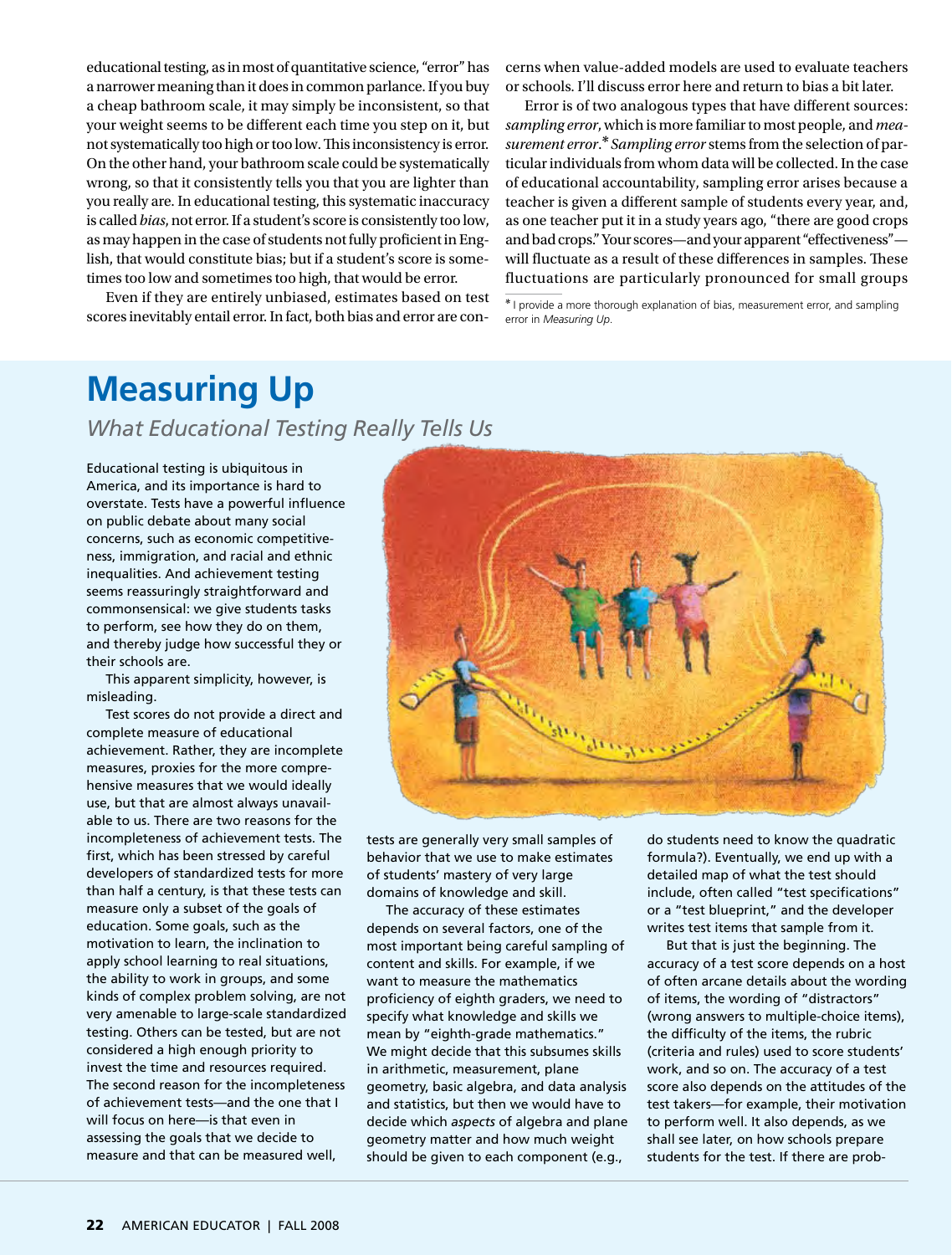because there is less opportunity for the characteristics of individual students to cancel each other out. Thus, the smaller the group, the greater the sampling error, and the greater the uncertainty in the group's test scores—or in the estimates of value added based on them.

*Measurement error* is different: it affects even the score of a single student and reflects inconsistencies from one instance of measurement to another. Students who take the SAT multiple times, for example, generally see a fluctuation in their scores from one time to the next because of measurement error. As explained in the sidebar (below) from *Measuring Up*, there are three primary sources of measurement error: the selection of specific test items in constructing the test, fluctuations in the student's performance from day to day, and inconsistencies in

scoring.† Some states and districts now take measurement error into account when reporting scores, telling parents that the best estimate of a student's performance falls within a range surrounding her obtained score.

The score reports used in accountability systems are subject to both measurement error and sampling error. As a result, one can't take the precise score obtained for a school or classroom at face value. Rather, the score is an estimate, and the true value lies within a band of uncertainty that surrounds the estimate obtained. (This is no different from the polls you see in the news-*(Continued on page 26)*

†*Reliability* is a function of error: a perfectly reliable score would be error-free (in most cases, an impossibility), while a completely unreliable score would represent nothing but error.

lems with any of these aspects of testing, the results will provide misleading estimates of students' mastery of the larger domain.

A failure to grasp this fact is at the root of widespread misunderstandings—and misuses—of test scores. It has often led policymakers astray in their efforts to design productive testing and accountability systems. By placing too much emphasis on test scores, they have encouraged schools to focus instruction on the small sample actually tested rather than the broader set of skills the mastery of which the test is supposed to signal.

To make the principles of testing concrete, let's construct a hypothetical test. Suppose that you publish a magazine and have decided to hire a few college students as interns to help out. You receive a large number of applicants and have decided that one basis for selecting from among them is the strength of their vocabularies. How do you determine that? Conversations with them will help, but may not be sufficient because they are not uniform: a conversation with one applicant may afford more opportunities for using advanced vocabulary than a conversation with a second one. So you decide to construct a standardized test of vocabulary.\* You would then confront a serious difficulty: although many teachers and parents may find this fact remarkable in the light of their own experience, the typical adolescent has a huge working vocabulary. Clearly, you will have to select

\* People incorrectly use the term *standardized test*—often with opprobrium—to mean all sorts of things: multiple-choice tests, tests designed by commercial firms, and so on. In fact, it means only that the test is uniform: that is, that all examinees face the same tasks, administered in the same manner, and scored in the same way. The motivation for standardization is to avoid irrelevant factors that might distort comparisons among individuals.

a sample of words to put into your test. In practice, you can get a reasonably good estimate of the relative strengths of applicants' vocabularies by testing them on a small sample of words, if those words are chosen carefully. Assume you will use 40 words, which would not be an unusual number in an actual vocabulary test.

The box below gives the first few words from three lists that you could use to select words for your test.

|            | R      |           |
|------------|--------|-----------|
| siliculose | bath   | feckless  |
| vilipend   | travel | disparage |
| epimysium  | carpet | minuscule |

Which list would you use? Clearly not list A, which comprises specialized, very rarely used words. Everyone would receive a score of zero or nearly zero, and that would make the test useless: you would gain no useful information about the relative strengths of their vocabularies. List B is no better. Everyone would obtain a perfect or nearly perfect score. Therefore you would construct your test from list C, which comprises words that some applicants would know and others not.

In this example, the fact that a test is merely a sample of a larger domain is clear. But is sampling always as serious a problem as it is in this contrived example? For the most part, yes.<sup>†</sup> The tests that are of interest to policymakers, the press, and the public at large entail substantial

sampling because they are designed to measure sizable domains, ranging from knowledge acquired over a year of study in a subject to cumulative mastery of material studied over several years.

Returning to the vocabulary test: what would have happened if you had chosen words differently, while keeping them at the same level of difficulty? To make this concrete, assume that you selected all three of the words shown in list C, and that I was also constructing a vocabulary test, but I dropped *feckless* and used *parsimonious* instead. For the sake of discussion, assume that these two words are equally difficult.

What would be the impact of administering my test rather than yours? Over a large enough number of applicants, the average score would not be affected at all, because the two words in question are equally difficult. However, the scores of some individual students would be affected. Even among students with comparable vocabularies, some would know *feckless* but not *parsimonious*, and vice versa.

This illustrates one source of *measurement error*, which refers to inconsistency in scores from one measurement to the next. To some degree, the ranking of your applicants will depend on which words you select from list C, and if you tested applicants repeatedly using different versions of your test, the rankings would vary a little. Another source of measurement error is the fluctuation over time that would occur even if the items were the same. Students have good and bad days. For example, a student might sleep well before one test date but be too anxious to sleep well another time. Or the examination room may be overheated one time but not the next. Yet another source of measurement error is inconsis-

<sup>†</sup> There are tests that are not samples of a larger domain. For example, a teacher may want to know whether her class has mastered the list of vocabulary words presented in the past week. She would not be trying to draw any conclusions about students' overall vocabularies, and she would be happy indeed if most students got most of the words right.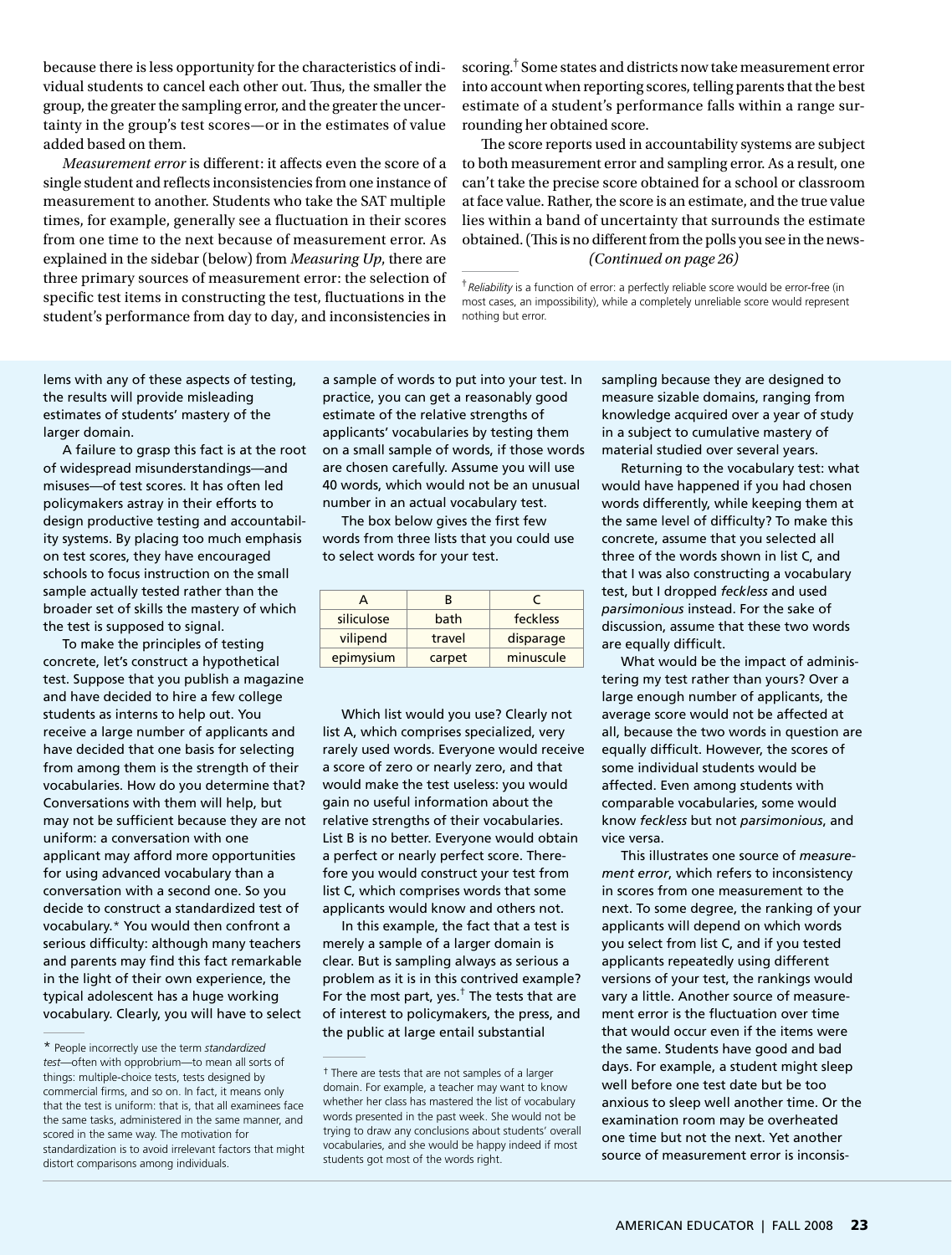tencies in the scoring of students' responses.

Obviously, it's important to try to keep measurement error to a minimum—and that's why test developers are so concerned with *reliability*. Reliable scores show little inconsistency from one measurement to the next—that is, they contain relatively little measurement error. Reliability is often incorrectly used to mean "accurate" or "valid," but it properly refers only to the consistency of measurement. A measure, including a test, can be reliable but inaccurate—such as a scale that consistently reads too high.

So when all is said and done, how justified would you be in drawing conclusions about vocabulary from the small sample of words on your test? This is the question of *validity*, which is the single most important criterion for evaluating achievement testing. In public debate, and sometimes in statutes and regulations as well, we find reference to "valid tests," but tests themselves are not valid or invalid. Rather, inferences based on test scores are valid or not. A given test might provide good support for one inference, but weak support for another. For example, a well-designed end-of-course exam in statistics might provide good support for inferences about students' mastery of basic statistics, but very weak support for conclusions about mastery of



mathematics more broadly. The question to ask is: how *well supported* is the conclusion?

None of the preceding is particularly controversial. These fundamentals of testing may not be well known outside the testing community, but inside that community they are widely agreed upon. The next and final step in this hypothetical exercise, however, is contentious indeed.

Suppose you are kind enough to share with me your test of 40 words. And suppose I intercept every single applicant en route to taking your test, and I give each one a short lesson on the meaning of every word on your test. What would happen to the validity of inferences you might want to base on your test scores?

Clearly, your conclusions about which applicants have stronger vocabularies would now be wrong. Most students would get high scores, regardless of their actual vocabularies. Students who paid attention during my mini-lesson would outscore those who did not, even if their actual vocabularies were weaker. Mastery of the small sample of 40 words would no longer represent variations in the students' actual working vocabularies.

This last step—teaching the specific content of the test, or material close enough to it to undermine the representativeness of the test—illustrates the

> contentious issue of *score inflation*, which refers to increases in scores that do not signal a commensurate increase in proficiency in the domain of interest. Inflation of scores in this case did not require any flaw in the test, and it did not require that the test focus on unimportant material. The 40 words were fine. My response to those 40 words—my form of test preparation—was not.

In real-world testing programs, issues of score inflation and test preparation are far more complex than this example suggests. So let's set aside our vocabulary test and take a closer look at what I believe should be a very serious concern among educators and policymakers: how to prepare for tests.

Test preparation has been the focus of intense argument for many years, and all sorts of different terms (like "teaching the test" and "teaching to the test") have been used to describe both good and bad forms. I think it's best to ignore all of this and to distinguish instead between seven different types of test preparation: (1) working more effectively, (2) teaching more, (3) working harder, (4) reallocation, (5) alignment, (6) coaching students, and (7) cheating.

The first three are what some proponents of high-stakes testing want to see. Clearly, if educators find ways to work more effectively—for example, developing better curricula or teaching methods students are likely to learn more. Up to a point, if teachers spend more time teaching, achievement is likely to rise. The same is true of working harder in school, although this can be carried too far. For example, it is not clear that depriving young children of recess, which some schools are now doing in an effort to raise scores, is effective, and in my opinion it is undesirable regardless. Similarly, if students' workload becomes excessive, it may interfere with learning and may also generate an aversion to learning. But if not carried to excess, these three forms of test preparation can be expected to produce real gains in achievement that would appear not only in the test scores used for accountability, but on other tests and outside of school as well.

At the other extreme, cheating is unambiguously bad. But what about reallocation, alignment, and coaching? All three can produce real gains, score inflation, or both. Reallocation refers to shifting instructional resources—classroom time, homework, parental nagging, whatever—to better match the content of a specific test. A quarter century of studies confirm that many teachers reallocate instruction in response to tests. And some studies have found that school administrators reassign teachers to place the most effective ones in the grades in which important tests are given.<sup>1</sup>

Is reallocation good or bad? Does it generate real gains in achievement or score inflation? This depends on what gets more emphasis, *and what gets less*. Some reallocation is desirable and is one of the goals of testing programs. For example, if a ninth-grade math test shows that students do relatively poorly in solving basic algebraic equations, one would want their teachers to put more emphasis on such equations. The rub is that devoting more resources to topic A entails fewer resources for topic B.

Scores become inflated when topic B—the material that gets less emphasis as a result of reallocation—is also an important part of the domain. If teachers respond to a test by de-emphasizing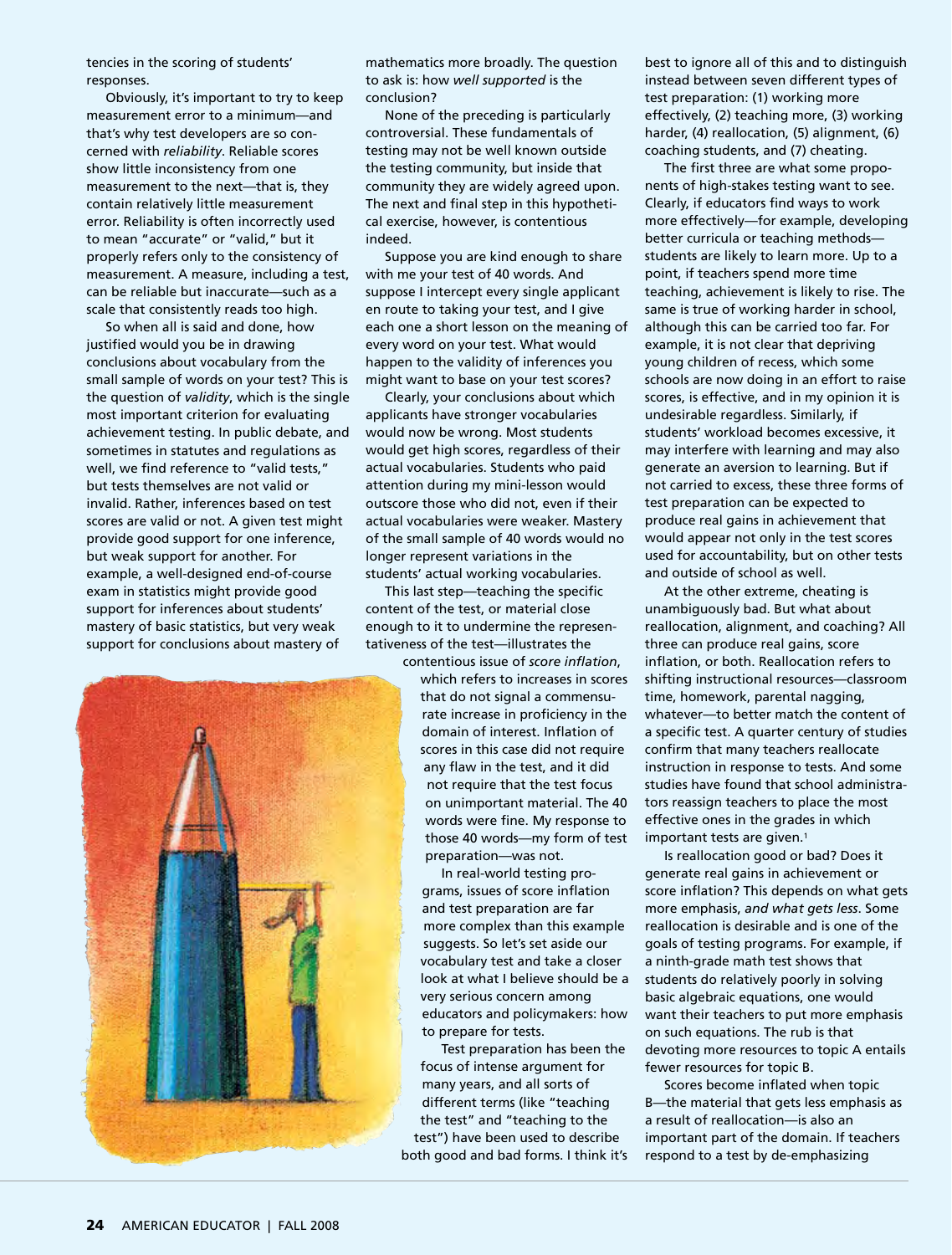material that is important to the domain but is not given much weight on the particular test, scores will become inflated. Performance will be weaker when students take another test that places emphasis on those parts of the domain that have been neglected.

Alignment is a lynchpin of policy in this era of standards-based testing. Tests should be aligned with standards, and instruction should be aligned with both. And alignment is seen by many as insurance against score inflation, but this is incorrect. Alignment is just reallocation by another name. Whether alignment inflates scores also depends on the importance of the material that is de-emphasized. And research has shown that standards-based tests are not immune to this problem. These tests are still limited samples from larger domains, and therefore focusing too narrowly on the content of the specific test can inflate scores.

Coaching students refers to focusing instruction on small details of the test, many of which have no substantive meaning. Coaching need not inflate scores. If the format or content of a test is sufficiently unfamiliar, a modest amount of coaching may even increase the validity of scores. For example, the first time young students are given a test that requires filling in bubbles on an answer sheet that is going to be scored by a machine, it is worth spending a very short time familiarizing them with this procedure before they start the test.

Most often, however, coaching students either wastes time or inflates scores. A good example is training

This sidebar was adapted from Daniel Koretz's new book, *Measuring Up: What Educational Testing Really Tells Us*. Detailed but nontechnical, the book addresses the common misunderstandings and misuses of standardized tests, and offers sound advice for using tests responsibly. To learn more, go to **www.hup.harvard. [edu/catalog/KORMAK.](www.hup.harvard.edu/catalog/KORMAK.html) html**. *Measuring Up*, copyright © 2008 by the President and Fellows of Harvard College, is

available from all major booksellers.

students to use a process of elimination in answering multiple-choice questions. A *Princeton Review* test-prep manual urges students to do this because "it's often easier to identify the wrong answers than to find the *correct* one."2 What's wrong with this? The performance gains generated depend entirely on using multiple-choice items. Of course, when students need to apply their knowledge in the real world outside of school, the tasks are unlikely to appear in the form of a multiple-choice item.

This example shows that inflation from coaching is in one respect unlike inflation from reallocation. Reallocation inflates scores by making performance on the test unrepresentative of the larger domain, but it does not distort performance on the material tested. (If I taught applicants the vocabulary words on your test, they would know those words—but their scores on the test would not be good estimates of their overall vocabulary knowledge.) In contrast, coaching can exaggerate performance on the tested material. In the example just given, students who are taught to use the process of elimination as a method for "solving" certain types of equations will know less about those types of equations than their performance on the test indicates.

So what distinguishes good and bad test prep? The acid test is whether the gains in scores produced by test preparation truly represent meaningful gains in student achievement. We should not care very much about a score on a particular test. What we should be concerned about is the knowledge and skills that the test score is intended to represent. Gains that are specific to a particular test and that do not generalize to other measures of the domain and to performance in the real world are worthless.

 $\pm$   $\pm$   $\pm$ This brings me to a final, and politically

> unpalatable, piece of advice: we need to be more realistic about using tests as a part of educational accountability systems. Systems that simply pressure teachers to raise scores on one test (or one set of tests in a few subjects) are not likely to work as advertised, particularly if the increases demanded are large and inexorable. They are likely instead to produce substantial

inflation of scores and a variety of undesirable changes in instruction, such as excessive focus on old tests, inappropriate narrowing of instruction, and a reliance on test-taking tricks.

I strongly support the goal of improved accountability in public education. I saw the need for it when I was an elementary school and junior high teacher, many years ago. I saw it as the parent of two children in school. Nothing in more than a quarter century of education research has led me to change my mind on this point. And it seems clear that student achievement must be one of the most important things for which educators and school systems should be accountable. However, we need an effective system of accountability, one that maximizes real gains and minimizes bogus gains and other negative side effects. Even a very good achievement test will leave many aspects of school quality unmeasured. Some hard-core advocates of high-stakes testing disparage this argument as "anti-testing," but it is a simple statement of fact, one that has been recognized within the testing profession for generations.

So how should you use scores to help you evaluate a school? Start by reminding yourself that scores describe some of what students can do, but they don't describe all they can do, and they don't explain why they can or cannot do it. Use scores as a starting point, and look for other evidence of school quality—ideally not just other aspects of student achievement but also the quality of instruction and other activities within the school. And go look for yourself. If students score well on math tests but appear bored to tears in math class, take their high scores with a grain of salt, because an aversion to mathematics will cost them later in life, even if their eighth-grade scores are good.

Sensible and productive uses of tests and test scores rest on a single principle: don't treat "her score on the test" as a synonym for "what she has learned." A test score is just one indicator of what a student has learned—an exceptionally useful one in many ways, but nonetheless one that is unavoidably incomplete and somewhat error-prone.

 $-D.K.$ 

#### **Endnotes**

1. For a good overview of some of the most important research on teachers' and principals' responses to testing, see Brian M. Stecher, "Consequences of Large-Scale, High-Stakes Testing on School and Classroom Practice," in *Making Sense of Test-Based Accountability in Education*, ed. Laura S. Hamilton, Brian M. Stecher, and Stephen [P. Klein \(Santa Monica, CA: Rand, 2002\),](http://www.rand.org/pubs/monograph_reports/MR1554) **http://www.rand.org/ pubs/monograph\_reports/MR1554**.

2. Jeff Rubenstein, *Princeton Review: Cracking the MCAS Grade 10 Math* (New York: Random House, 2000), 15.

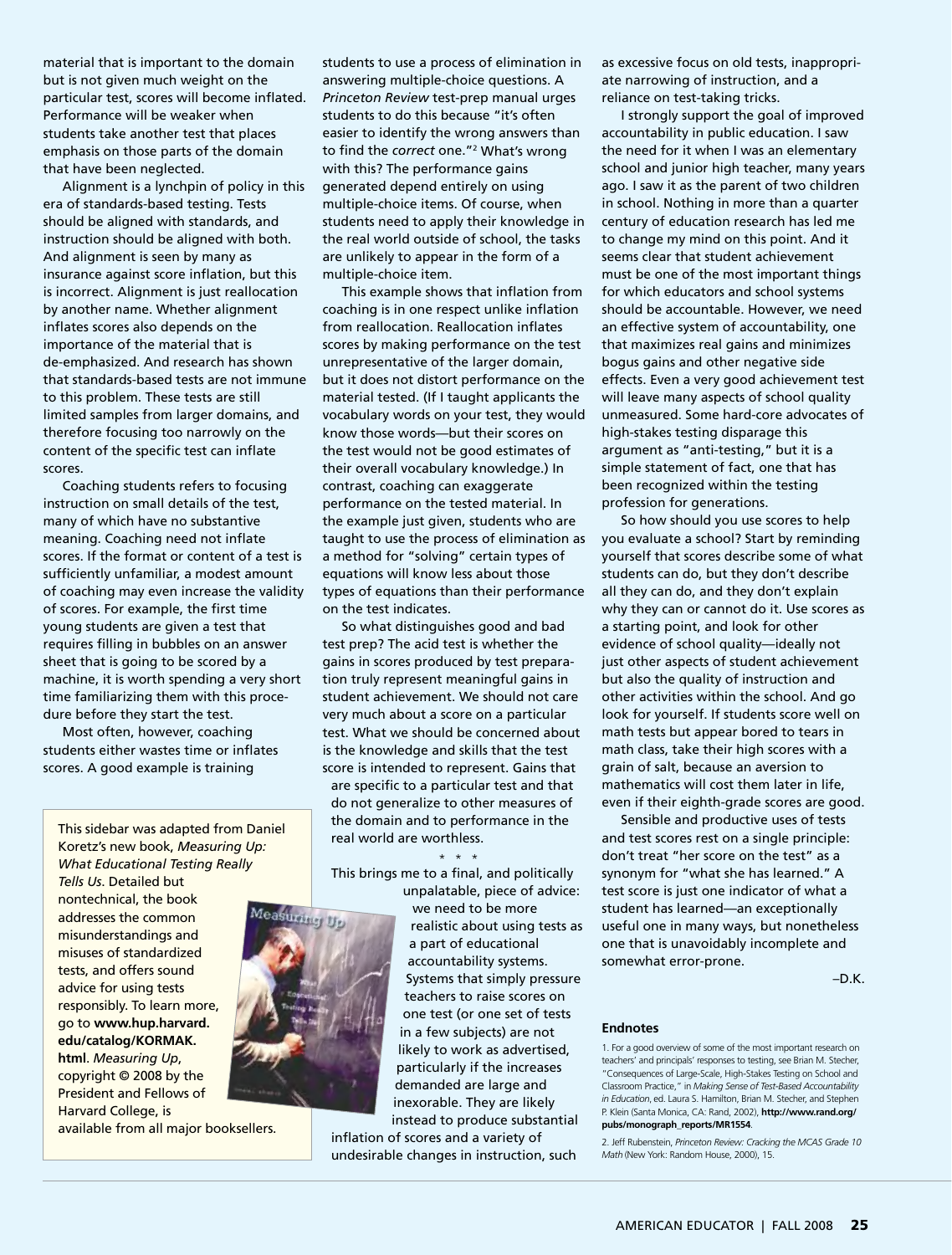#### *(Continued from page 23)*

paper: they are usually reported with a "margin of error" of plus or minus a few percentage points, which is their band of uncertainty.) This inevitable error is one of several reasons why no single measure should be used to make an important decision. Even if a measure is entirely unbiased, any single test score may be too high or too low, sometimes by a considerable amount.

Error affects all accountability approaches—status, cohortto-cohort, and value-added models. There is still disagreement

among experts about the precise amount of error in different VAMs, but there is no doubt that it is a serious problem indeed, particularly when the model is applied to individual teachers (since they have a limited number of students, the sample size is small, and sampling error is large). To rank teachers based on VAMs, we would need very small errors, and research to date suggests that we cannot yet reach that threshold. We may be able to identify some teachers whose students show higher- or lowerthan-average gains, but it does not seem that we can be much more precise than that. For example, if one wanted to rebuke or intervene with teachers in the bottom decile in terms of growth or reward those in the top decile, we would often select the wrong teachers.

There are two ways to lessen this problem (although there is no way to eliminate it entirely). One is to add more data, which one might do by

combining each teacher's or school's results from several years (e.g., instead of just looking at my value added this year, you could average my results from this year plus the last two years). A second is an analytical approach, which brings us to uncertainties about how we should estimate growth.

#### 4. How certain are we about how to model gains?

A variety of different statistical approaches are used to estimate value added. Most are highly complex, and while the differences among them seem extremely arcane, in this case, the old cliché really is true: the devil is in the details. The choice among methods can matter; it can influence, sometimes substantially, how a school or teacher is rated. And yet, other than the experts, few people understand how these models work or what the implications of the various choices are. Let's look at a handful of the more important technical issues.

One important issue is how to deal with the uncertainty caused by sampling error. All teachers will sometimes appear more or less effective than they really are because of sampling error, and substantially incorrect estimates will be much more common among teachers with smaller classes (or schools with smaller enrollments). One approach ignores the fact that these errors are worse in small groups and takes each group's estimate at face value. The alternative approach, called a "random effects model," compensates for the uncertainty by "shrinking" the estimates for each teacher or school back toward the average teacher or school, with more shrinkage for the groups with fewer students. In the aggregate, the latter approach seems preferable, because it compensates for small samples, puts large and small

groups on the same footing, and reduces the number of instances in which a teacher or school is inappropriately rewarded and sanctioned because of sampling error. For individual teachers or schools, however, this approach is not necessarily fair. For example, if you happen to be an exceptionally effective teacher but have a small class, a random effects model will assume that the atypically rapid growth of your students reflects sampling error and will shrink it. Therefore, random effects models reduce one type of error but increase another: the probability of missing

One of the biggest failures of education policy in recent years has been the failure to adequately evaluate the accountability systems that were imposed on teachers and students. The movement toward value-added models exacerbates this because of serious gaps in our knowledge of their workings and effects.



truly effective or truly ineffective teachers.

Another issue pertains to the persistence of the effects of teachers. Value-added models ask the question: how much has the year with you added to students' growth *given what prior experience contributed*? To answer that question, one first has to estimate those prior contributions, and the different ways in which various VAMs do this can affect how teachers are rated. Suppose you receive a group of students who had highly effective teachers the previous two years, and suppose that the students score very well at the end of your year with them too. To calculate your value added, one has to somehow subtract what the students would have known at the end of your year, given their prior experience. The more the effects of that prior good teaching persist, the less credit you deserve for the students' strong performance at the end of the year. One of the most common models, the "layered model," assumes that the impact of good or bad teaching persists forever without any lessening at all. (As a teacher, I find this hard to accept; I could only wish that everything my students learned persisted without any deterioration.) Other models, however, allow for an erosion of prior teachers' effects over time, giving you more credit (or blame) for the performance of students at the end of their year with you. Decisions about how to handle persistence can clearly influence how individual teachers or schools are rated.

Another choice is how to deal with missing data. All valueadded models require longitudinal data, that is, data that track individual students over time. However, some students—and in some districts or schools, many students—do not have complete data. Their data may be missing for all manner of reasons: their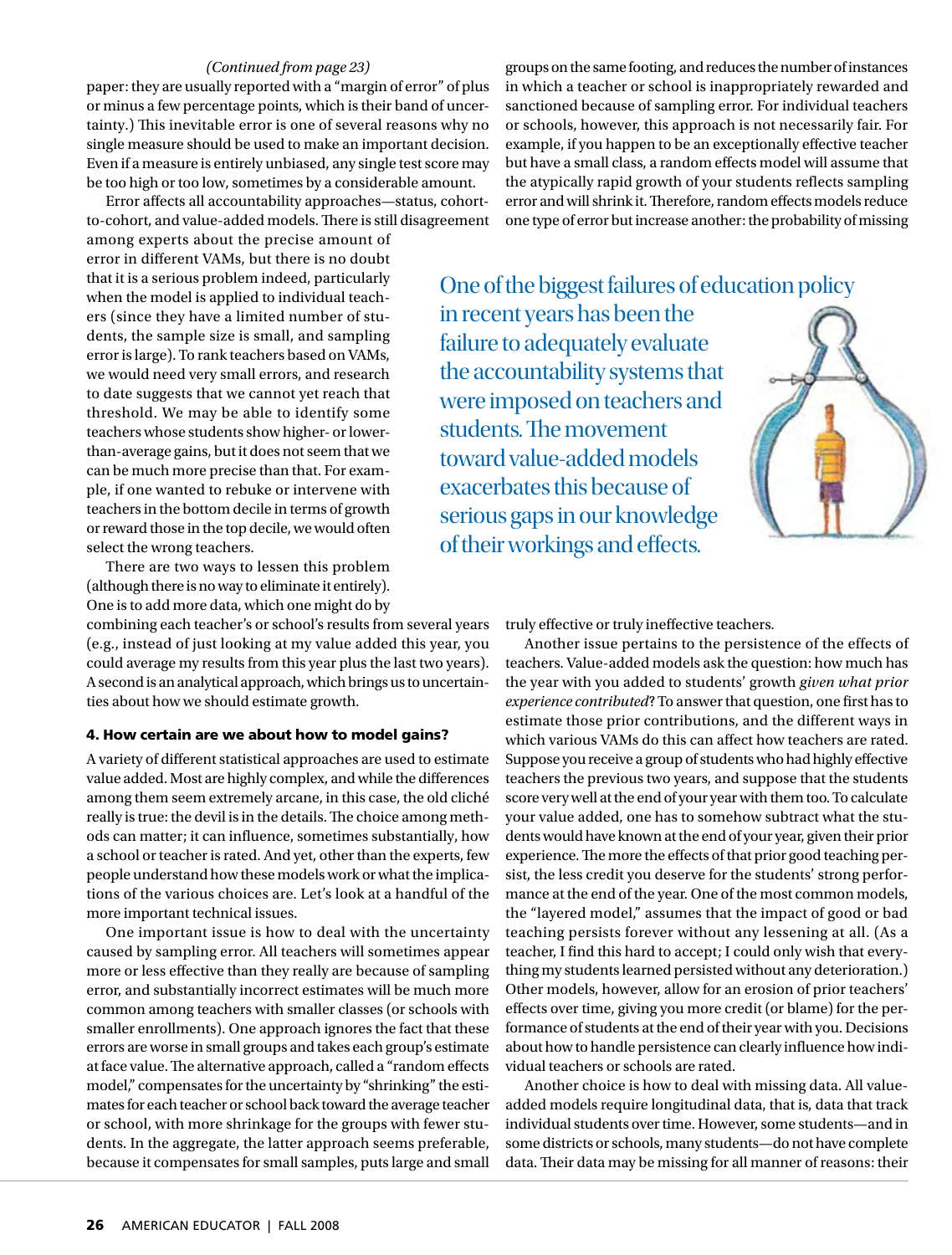families moved, they were truant, they were assigned to a special class, and so on. What is important is that the students whose data are missing are often unlike those whose data are complete. Worse, we generally know only enough to discern that these students are different; we do not know enough about them to adjust for the effects of leaving them out of the calculation. Some of the VAMs can handle missing data, provided that the problem is not too severe, but it remains an open argument just how serious this problem has to be before it substantially biases estimates for some teachers.

Apart from the first of these issues, all of these are matters of bias, not error. For example, if we overestimate persistence, we will introduce a bias by systematically over- or underestimating the impact of teachers depending on the effectiveness of those who preceded them.

#### 5. How well do we adjust for other influences on achievement growth?

To provide an unbiased estimate of the effects of teaching, valueadded models must remove the impact of other influences on achievement growth. Teachers often express concern that the models now used will not do this well enough to be fair. For example, many teachers find that their effectiveness varies with the characteristics of their students. I certainly have; my style and methods of teaching work much better with some types of students than with others. If these effects are large, value-added models would have to take them into account.

Teachers are right to be concerned. On the positive side, a recent study\* found that in one context, effectiveness as estimated by a value-added model was similar to true effectiveness measured by an experiment, but there are a number of reasons why we cannot in general assume that this is true.

One potentially important source of bias in the evaluation of teachers is called "interference." Suppose you want to evaluate the impact of providing after-school math tutoring, and you do this by randomly dividing students from a school into two groups and giving tutoring to only one of them. You give both groups a math test at the end of the year, and you use the difference in scores between the groups to evaluate the impact of the tutoring. This sounds like an ideal evaluation—a true experiment. The problem is that the tutored and untutored students interact with each other: they attend the same math classes, they may study together, and so on. This is interference: the effects of tutoring seep into the untutored control group, leading to a biased estimate (in this case, too low) of the impact of tutoring. Interference is a potentially severe problem in using VAMs to evaluate teachers because teachers are embedded in schools, and there are many sources of interference that could bias estimates for individual teachers. Interference could arise not just because of the instruction of other teachers, but because of administrative arrangements, peer effects, and so on. For example, in some secondary schools, teachers in subjects other than math and English have been instructed to incorporate more math and writing into their classes, which makes the value seemingly added by math and English teachers dependent in part on the other teachers their students are assigned to. For this reason, some researchers have warned that with the value-added models we have now, the effects of teachers cannot be entirely separated from those of the school context.

Apart from interference, there is an ongoing, intense debate about how well VAMs control for other factors that influence achievement growth, such as students' backgrounds. The adequacy of the models is likely to vary, depending on the context (for example, the degree to which students with similar characteristics attend the same classrooms and schools) and the methods used. The more similar the contexts in which two teachers work, the less these other factors come into play, and the closer a value-added model will come to an estimate of the teachers' impact. But in real-world situations in which the contexts of teaching vary markedly (even within a single school), research tells us that we can't assume that the results of our models give us a sufficiently unbiased estimate of the effects of teaching.

#### 6. How does score inflation affect value-added models?

In this era of test-based accountability, one of the biggest problems confronting testing programs is *score inflation*: increases in test scores that are larger than the actual gains in learning they are thought to represent. Research has shown that score inflation is widespread and that it can be very large. Some studies have found score gains that are three to five times as large as they should be, and others have found large score gains that were not accompanied by any meaningful improvements at all. Score inflation results in both an illusion of progress and misleading comparisons of schools and teachers, both of which are detrimental to students. (A more detailed explanation of score inflation, as well as a discussion of the grey area between good instruction and inappropriate test prep, are included in the sidebar from *Measuring Up* on page 22.)

VAMs do nothing to address the problem of score inflation. There may be ways that policymakers can lessen this problem, such as relying on multiple measures, setting more realistic targets, and strengthening the role of human judgment in the evaluation of teachers and schools, but simply switching from status or cohort-to-cohort change models to a value-added approach will not do the trick.

## Where Do We Go from Here?

For all the uncertainties and concerns about the use of valueadded models, there is no question that they are in some important ways superior to the status and cohort-to-cohort change models that have dominated test-based accountability in the United States for the past 30 years. I believe that most people working in this area would agree with me that we should continue to look for appropriate ways to incorporate value-added modeling into accountability systems in order to capitalize on that superiority.

At the same time, to use value-added models sensibly, we can't treat them as a silver bullet. We need to find ways to use VAMs that take into account both their limitations and the uncertainties we still have about their functioning and impact.

First, we must recognize that value-added modeling remains *(Continued on page 39)*

<sup>\*</sup> S. Cantrell, J. Fullerton, T. J. Kane, and D. O. Staiger, *National Board Certification and Teacher Effectiveness: Evidence from a Random Assignment Experiment* (National Board for Professional Teaching Standards, June 11, 2008, draft).